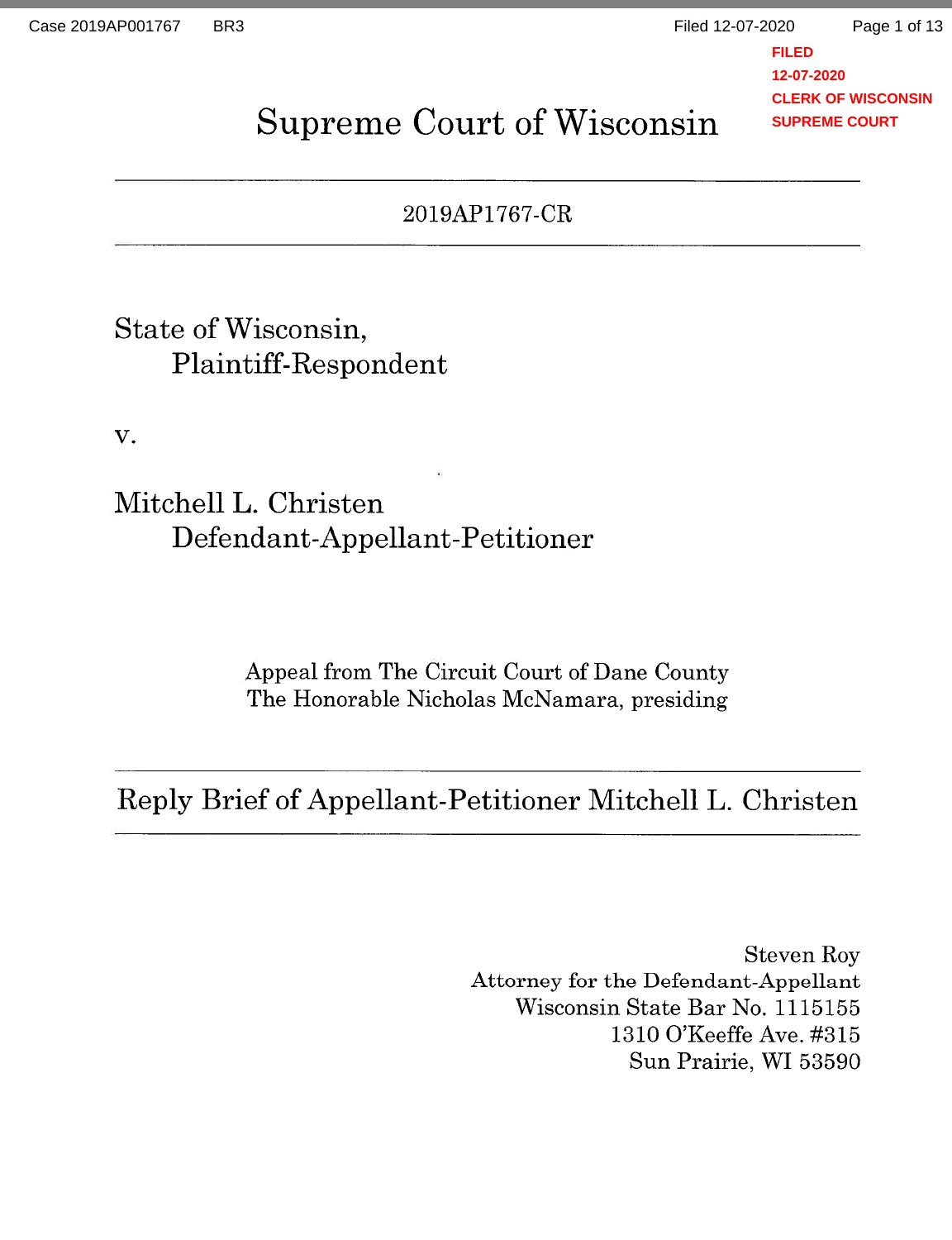## Table of Contents

| Ι.<br>The Means-End Scrutiny Adopted by Many Courts and          |  |
|------------------------------------------------------------------|--|
| Advocated by the State Has Been Explicitly Rejected by the       |  |
|                                                                  |  |
| II. If This Court Chooses To Apply Means-End Scrutiny, It Must   |  |
|                                                                  |  |
| A. The Second Amendment Guarantees the Right To Possess          |  |
|                                                                  |  |
| B. Wis. Stat. §941.20(1)(B) Infringes on the Core of the         |  |
|                                                                  |  |
| C. The State's Argument Wis. Stat. $\S 941.20(1)(B)$ Does Not    |  |
| Burden the Core of the Second Amendment as the                   |  |
| Statutory Scheme Allows for Self-Defense, and Mr.                |  |
| Christen Did Not Act in Self-Defense Is Demonstrably             |  |
|                                                                  |  |
| III. Wis. Stat. §941.20(1)(B) Are Not Reasonably Tailored to the |  |
|                                                                  |  |
|                                                                  |  |
|                                                                  |  |

### Table of Authorities

| 554 U.S. 570, 128 S.Ct. 2783, 171 L. Ed. 2d 637 687 (2008) |  |
|------------------------------------------------------------|--|
|                                                            |  |
| 919 F.3d 437, 465 (7th Cir. 2018)                          |  |
|                                                            |  |
| 861 N.W.2d 645 (Mich. Ct. App. 2014)                       |  |
|                                                            |  |
| 132 N.E.3d 1140, [21 (Ohio Ct. App. 2019)                  |  |
|                                                            |  |
| 621 F.3d 681, 683 (7th Cir. 2010)                          |  |
|                                                            |  |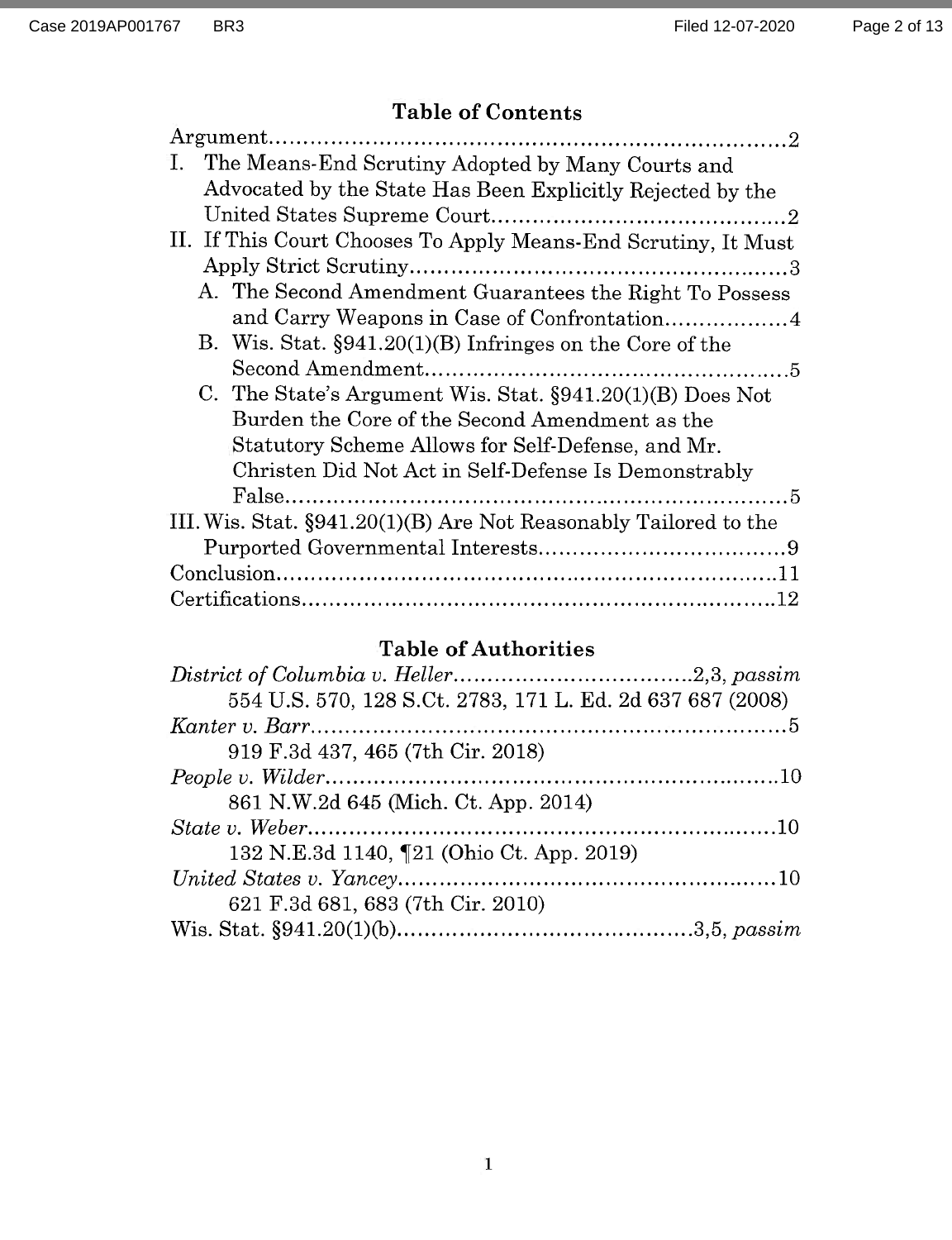#### Argument

I. The Means-End Scrutiny Adopted by Many Courts and Advocated by the State Has Been Explicitly Rejected by the United States Supreme Court

In Heller, Justice Breyer asked the all important questions: "How is a court to determine whether a particular firearm regulation.., is consistent with the Second Amendment? What kind of constitutional standard should the court use?" Heller, at 687. He noted the impracticality of applying strict scrutiny, as almost every single gun control regulation will seek to advance the compelling interest of the safety and lives of citizens. Id. at 689. Thus, any attempt to apply strict scrutiny will turn into an interest balancing inquiry. Id. The majority soundly rejected this approach, stating:

We know of no other constitutional right whose core protection has been subjected to a freestanding 'interest balancing' approach. The very enumeration of the right takes out of the hands of government - - even the Third Branch of Government - - the power to decide on a case-bycase basis whether the right is really worth insisting upon. A constitutional right subject to future judges' assessments of its usefulness is no constitutional guarantee at all. Constitutional rights are enshrined with the scope they were understood to have when the people adopted them, whether or not future legislatures or (yes) even future judges think that scope too broad. We would not apply an 'interest-balancing' approach to the prohibition of a peaceful neo-Nazi march through Skokie... .The Second Amendment... is the very *product* of an interest balancing by the people.

District of Columbia v. Heller, 554 U.S. 570, 634-635, 128 S.Ct. 2783, 171 L. Ed. 2d 637, internal citations omitted.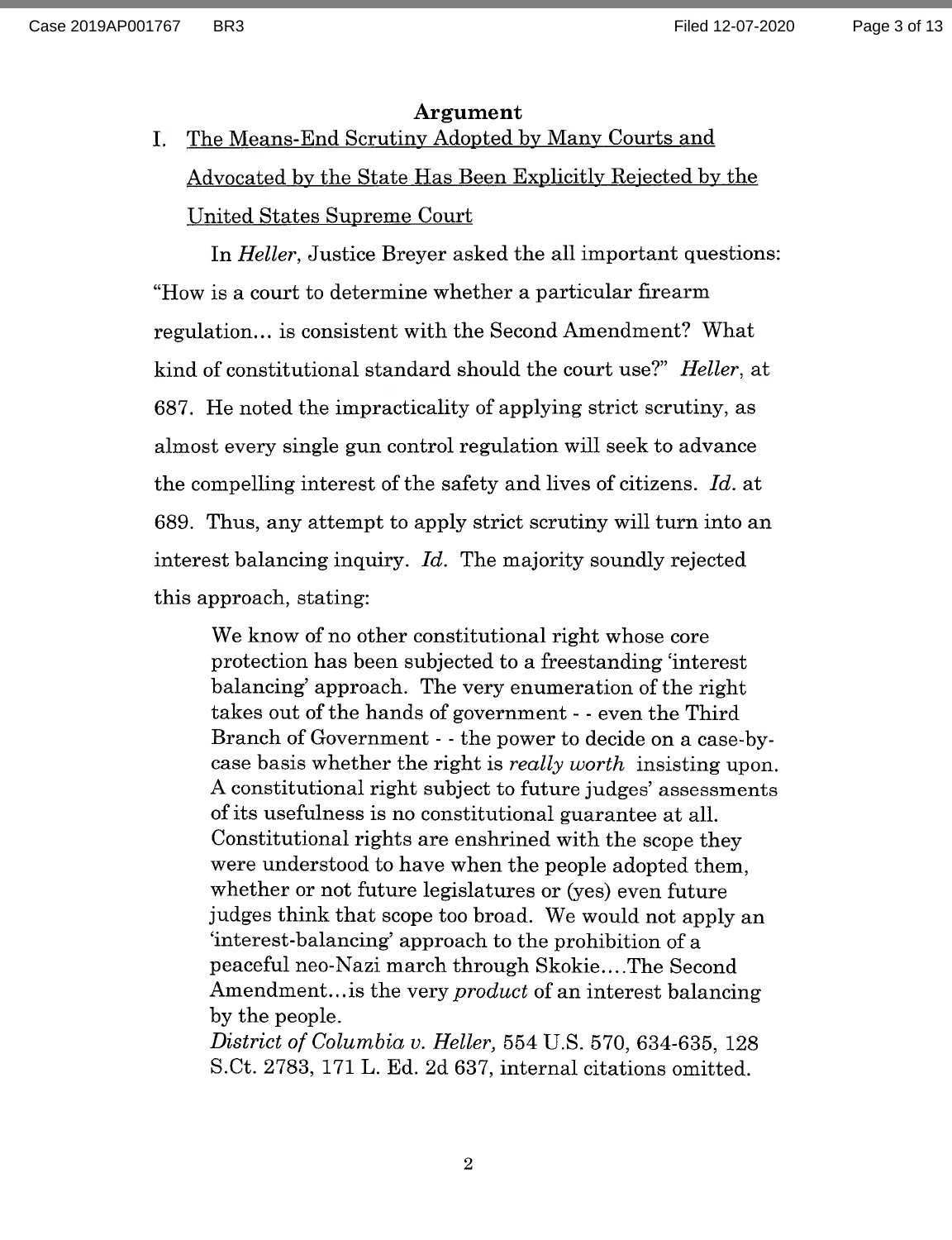Case 2019AP001767 BR3 Filed 12-07-2020

Page 4 of 13

The State would have this Court ignore binding United States Supreme Court precedent and apply what it claims is "consensus framework for analyzing Second Amendment challenges". (State's Br. 14). But see, David T. Hardy, Standards of Review, The Second Amendment, and Doctrinal Chaos, 43 S. Ill. U.L.J. 91 (2018), Kopel, David B. and Greenlee, Joseph G.S., The Federal Circuits' Second Amendment Doctrines, Saint Louis University Law Journal: Vol. 61 : No. 2 , Article 4. (2017).

The State is correct in asserting Justice Kavanaugh's categorical approach to Second Amendment challenges has yet to be adopted by any court. This Court is not bound by the decisions of any of the federal circuit courts or any other state court when determining how to analyze Second Amendment challenges. Accepting a methodology simply because it is popular even though the methodology has been explicitly rejected by the Supreme Court of the United States violates basic principles of law.

II. If This Court Chooses To Apply Means-End Scrutiny, It Must Apply Strict Scrutiny

The State claims intermediate scrutiny is the appropriate analytical framework for analyzing a challenge to Wis. Stat. §941.20(1)(b). The State's argument for this is the statute does not burden the "core" of the Second Amendment, as the statutory scheme allows for an instruction on self-defense, and Mr. Christen did not act in self-defense. The State's argument misreads *Heller*, and ignores the facts and law of this particular case.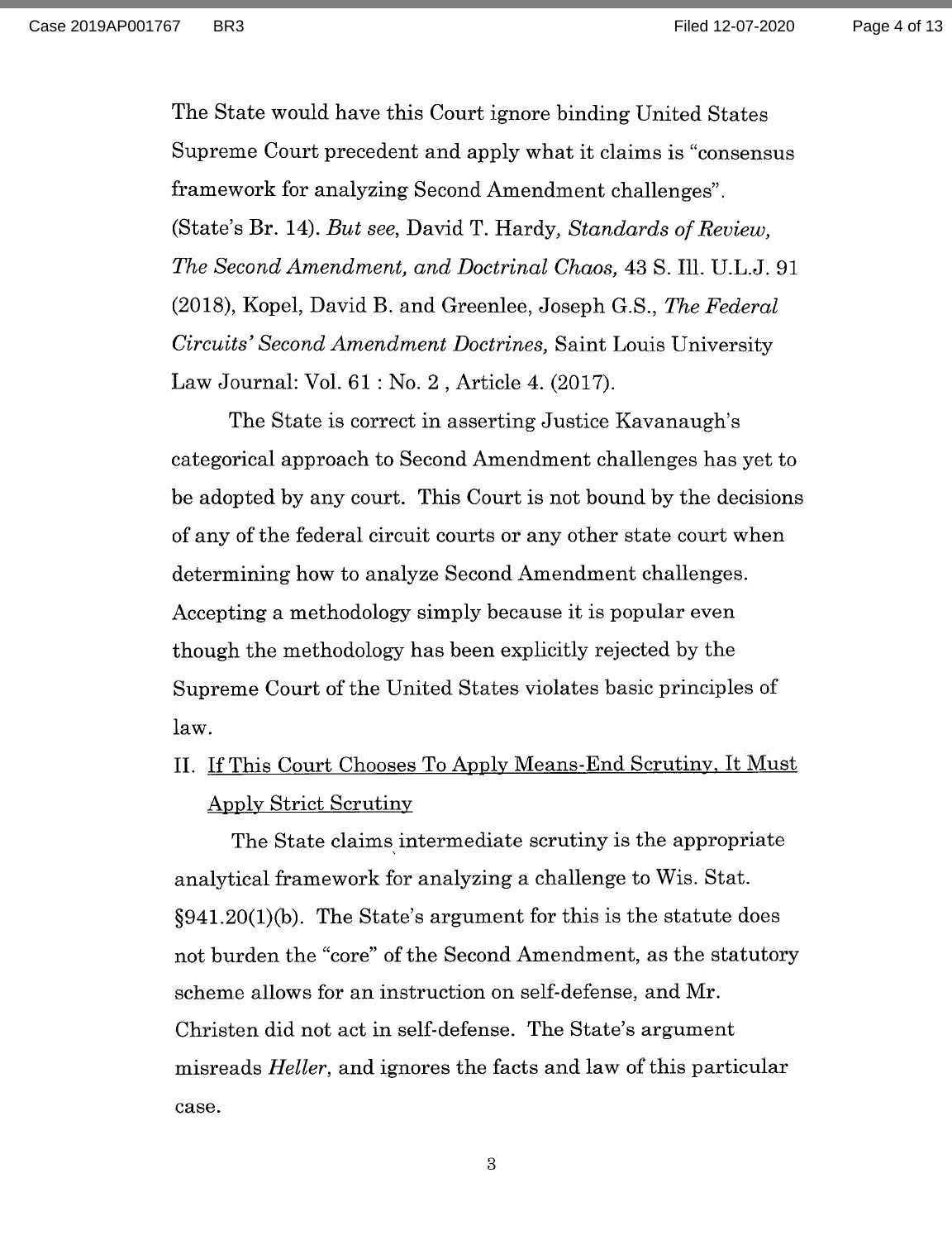Case 2019AP001767 BR3 Filed 12-07-2020

A. The Second Amendment Guarantees the Right To Possess and Carry Weapons in Case of Confrontation

The State claims "[t]he 'core' of the Second amendment right is 'the right of law-abiding, responsible citizens to use arms in defense of hearth and home". (State's Br. 13). This is a specious claim which demonstrates the State's failure to comprehend, or unwillingness to abide by the Supreme Court's guidance in Heller.

The majority opinion in *Heller* is divided into four sections. The first section summarizes the facts and procedural status of the case. Heller, at 574-576. The second, "turn[s] to the meaning of the Second Amendment". Id. at 576-626. The third section recognizes the Second Amendment is not unlimited and provides examples of presumptively constitutional limitations on the Second Amendment. Id. at 626-628. The final section applies the facts to the law, and holds the District's handgun ban is unconstitutional. Id. at 626-636.

Any attempt to identify the "core" of the Second Amendment would logically look to the section which the Court explicitly stated examined the meaning of the Amendment. In this section, the Court explicitly states the textual elements of the Amendment "guarantee the individual right to possess and carry weapons in case of confrontation." Id. 592. The Heller Court then spends the next 34 pages confirming the original understanding of the Amendment.

The quote the state claims represents the core of the Second Amendment comes at the very end of the opinion, not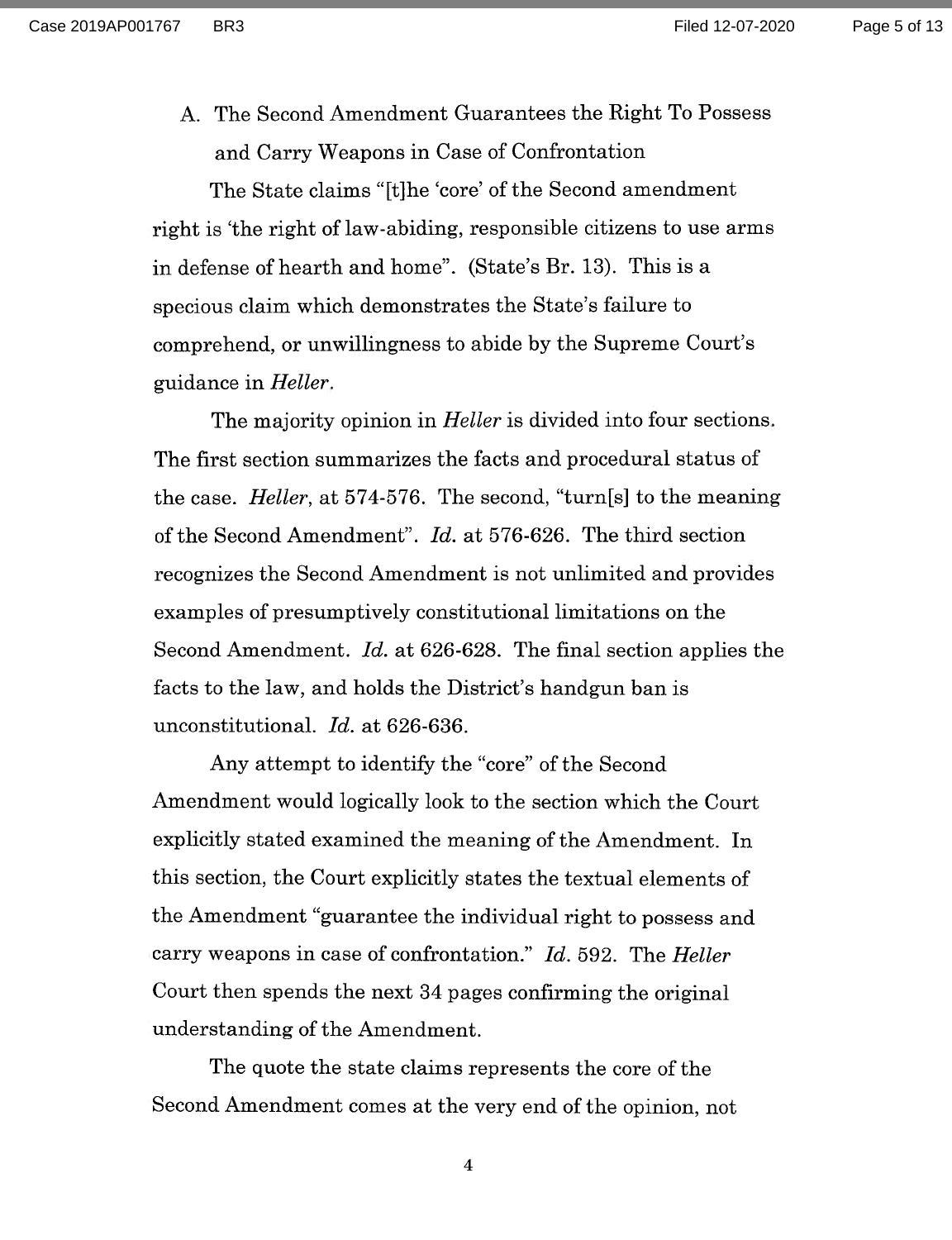Page 6 of 13

from the section where the court provides a deep and rigorous analysis of the meaning of Amendment. Id. at 635. Indeed the quote comes after the court has applied the facts to the law, and is in the portion of the opinion rejecting Justice Breyer's interestbalancing methodology. To claim the court leaves the "core" of the Amendment to very end of the opinion, when the Court dedicated 50 pages of analysis to the meaning is simply absurd.

B. Wis. Stat. 941.20(1)(b) infringes on the Core of the Second Amendment Wisconsin Statute §941.20(1)(b), as applied to Mr.

Christen, strikes at the core of the Second Amendment. The core of the Second Amendment guarantees is the right to possess and carry weapons in case of confrontation. Heller, at 592. Mr. Christen carried his pistol, and later his shotgun, in his home for the purpose of self-defense in case of continuing or escalating conflict with this roommates or their guests. Any statute which would prohibit Mr. Christen from doing so implicates the core of the Second Amendment guarantee. See, Kanter v. Barr, 919 F.3d 437, 465 (7th Cir. 2018)(Barrett, J., dissenting).

C. The State's Argument Wis. Stat. §941.20(1)(B) Does Not Burden the Core of the Second Amendment as the Statutory Scheme Allows for Self-Defense, and Mr. Christen Did Not Act in Self-Defense Is Demonstrably False

The State claims Wis. Stat. §941.20(1)(b) does not burden the core of the Second Amendment as it allows for self-defense. Further the State claims it proved "beyond a reasonable doubt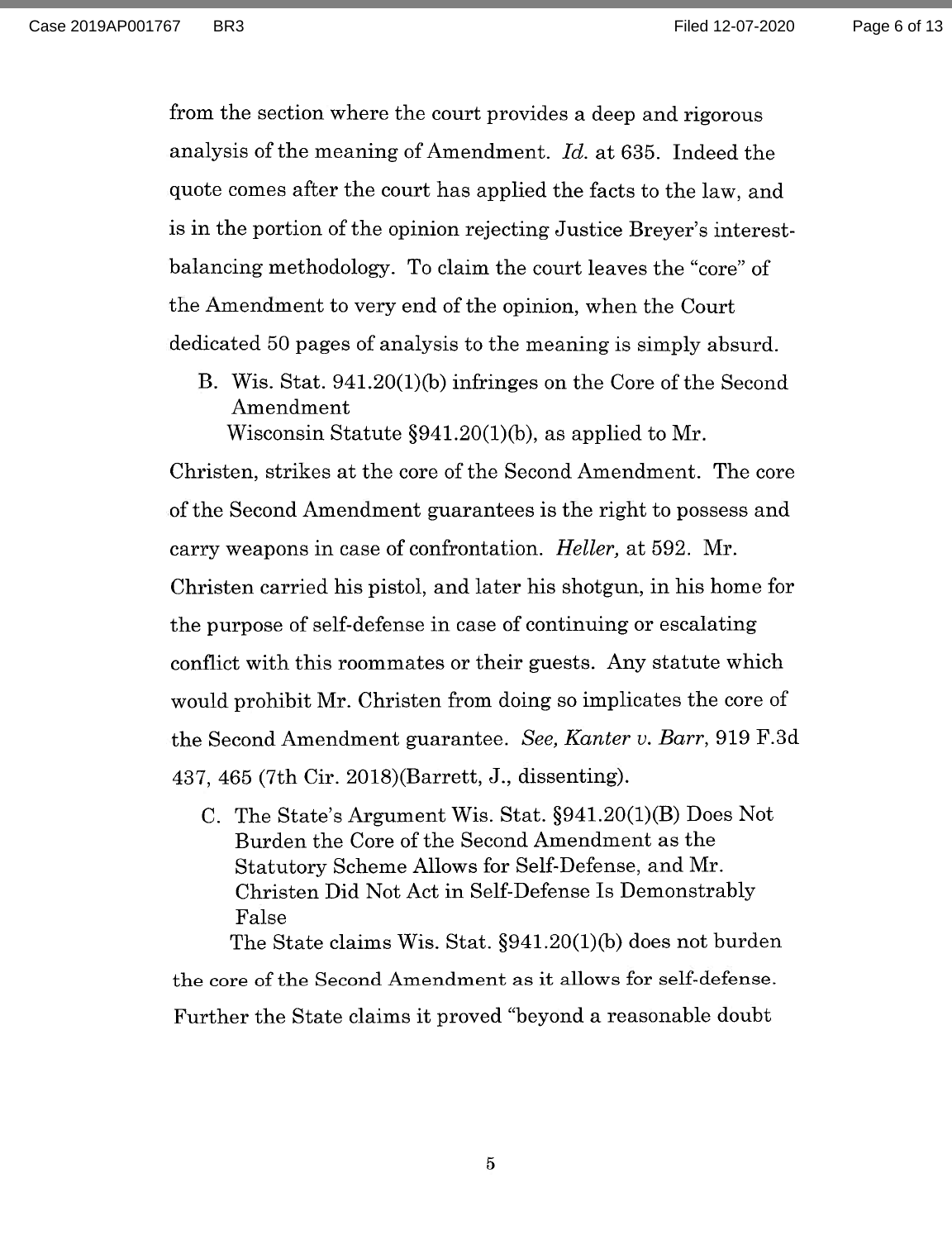that Christen did not carry his firearm in self-defense". (State's

Br. 20). A simple analysis of the jury instructions reveals how

flawed the State's arguments are, and how severely the statutory

scheme ignores Heller and the guarantees of the Second

Amendment. The jury was instructed:

The law allows a person under the influence of an intoxicant to go armed with a firearm if all the following circumstances are present:

- 1. The defendant reasonably believed he was under an unlawful threat of imminent death or great bodily harm;
- 2. The defendant reasonably believed he had no alternative way to avoid the threatened harm other than by doing armed with a firearm;
- 3. The defendant did not recklessly or negligently place himself in a situation in which it was probably he would be forced to go armed with a firearm; and
- 4. The defendant went armed with a firearm only for the time necessary to prevent the threatened harm. (R.82:7-8).

First, Mr. Christen's right to armed self defense was only permissible if he reasonably believed he was subject to death or great bodily harm. This imposes a restriction based on the severity of harm possible as well as imposing a reasonableness requirement on Mr. Christen's constitutional right to bear arms.

Writing for the majority in *Heller*, Justice Scalia provides a detailed history of the purpose of the Second amendment. Heller, 554 U.S. 581-596. The textual elements placed together "guarantee the individual right to possess and carry weapons in

<sup>&</sup>lt;sup>1</sup> The question of whether Mr. Christen acted in self-defense was never presented to the jury. Instead the jury was asked if he acted in lawful selfdefense. (R.82:7-8). The State conflates these two concepts in a careless and dangerous manner.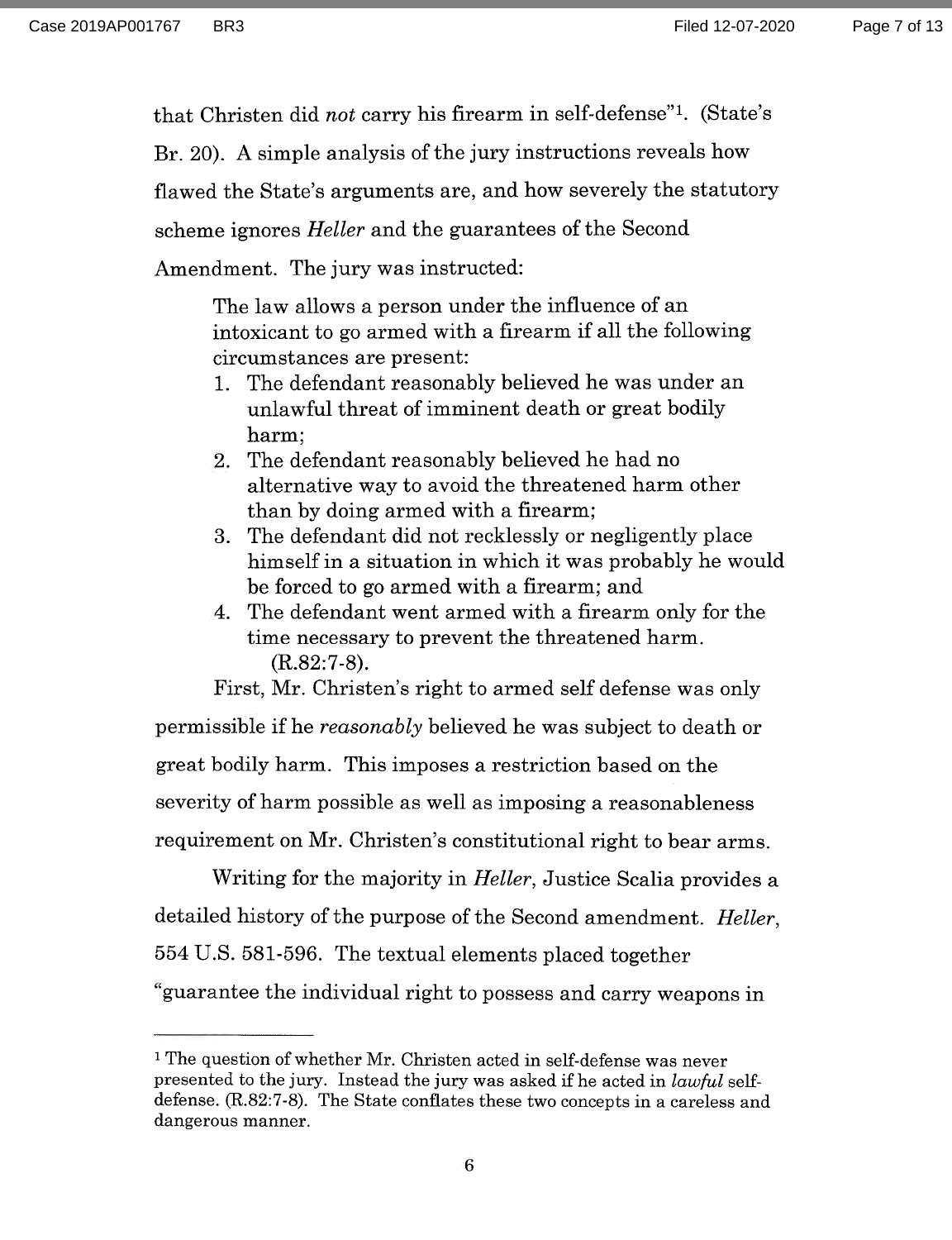Page 8 of 13

case of confrontation". Heller, at 592. Further the Heller Court instructs this is a well understood natural right to repel force by force to prevent an injury.  $Id.$  at 595. The natural right protected by the Second Amendment does not require a belief of imminent great bodily harm, or even a belief of imminent confrontation. Imposing such a restriction is inconsistent with the text and tradition of the Second Amendment.

Even more troubling is the requirement of a reasonable belief imposed by the circuit court's instructions. The enumeration of a constitutional right removes the power of all three branches of government to decide on a case by case basis whether the right is worth insisting upon. *Heller*, at 634. A constitutional guarantee subject to future assessments of reasonableness and usefulness is no guarantee at all. Id. The Second Amendment is the very product of an interest balancing of the people, and having a jury conduct an assessment of reasonableness any time someone asserts their constitutional rights defeats the purpose of the constitutional guarantee.

The second restriction placed on Mr. Christen's right to bear arms for self-defense is equally ignorant of the Second Amendment and Heller's guidance. The instruction allows Mr. Christen to exercise his right to bear arms in self-defense only if he reasonably believed there was no other way to avoid the threatened harm. This again imposes an additional improper reasonableness requirement, and requires Mr. Christen to consider alternative measures before arming himself. As noted above, requiring a reasonableness to Mr. Christen's actions is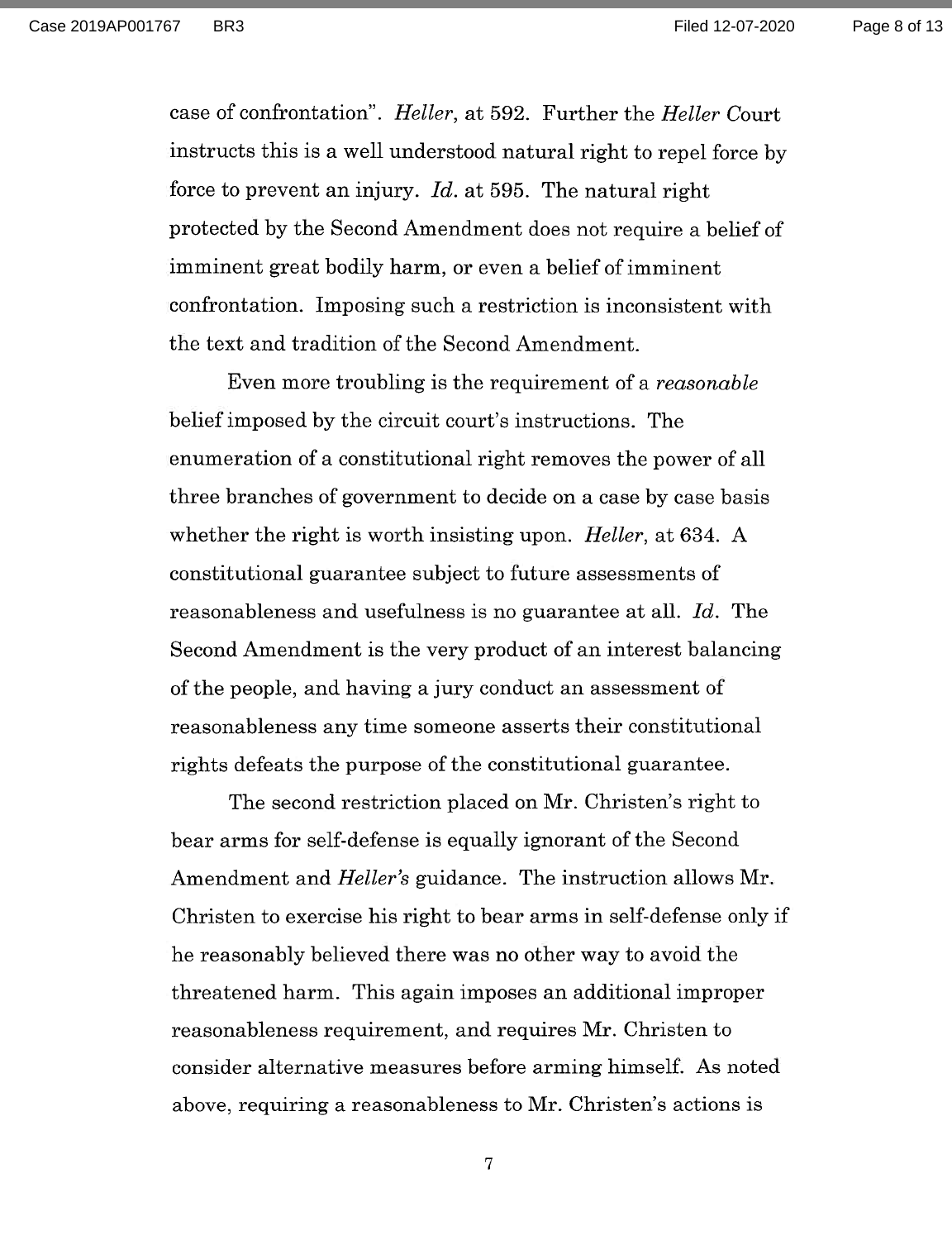Page 9 of 13

inappropriate. Requiring Mr. Christen to consider alternative measures also runs afoul of the Second Amendment. The Second Amendment guarantees the right to bear arms in self-defense. There are no qualifications to the guarantee, and the guarantee is a product of interest balancing by the people. Reevaluating the constitutional guarantee on a case by cases is no guarantee at all.

There is no support for a restriction an individual may not place themselves in a position where they may be forced to go armed. Early American settlers knowingly expanded into land populated by the indigenous peoples of America. It is absurd to suggest because they recklessly, negligently, or even knowingly placed themselves in situations where it was probable they would need to go armed, they deprived themselves of the natural right to armed self-defense.

The circuit court further imposed a temporal restriction on Mr. Christen's right to armed defense. First, there is no suggestion Mr. Christen went armed prior to being in a situation where confrontation was actively occurring. Mr. Christen was in his home with four other people, with whom he had severe disagreements and there was a history of confrontations. There was absolutely the possibility of further confrontations as the four would not leave Mr. Christen be until he armed himself. Secondly, the temporal restriction is not supported by the Heller Court's guidance on the Second Amendment. As the Court noted the Second Amendment guarantees the individual right to possess and carry weapons in case of confrontation. Heller, at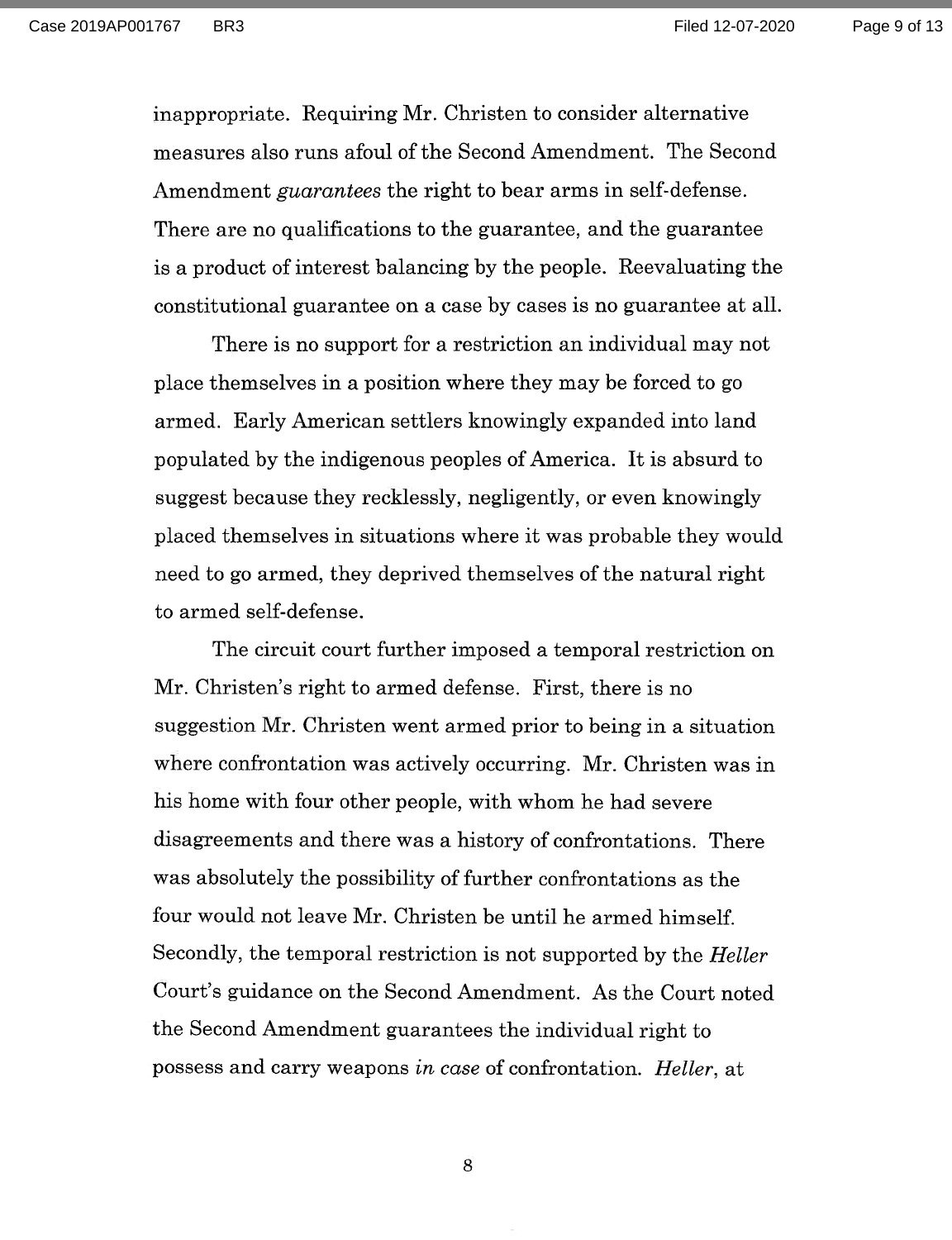Case 2019AP001767 BR3 Filed 12-07-2020

Page 10 of 13

592. The Second Amendment does not require an actualized threatened harm.

The State makes the bold assertion Mr. Christen did not act in self-defense, and the jury found this beyond a reasonable doubt. (State's Br. 20). This is factually false; they jury found Mr. Christen did not act lawfully act in self-defense. However, the conditions for acting lawfully do not comport with the guarantees of the Second Amendment, and impose restrictions which have been rejected by binding Supreme Court precedent. This absolutely burdened the very core of Mr. Christen's Second Amendment rights, and as such, strict scrutiny must be applied. III. Wis. Stat. §941.20(1)(B) Are Not Reasonably Tailored to the

#### Purported Governmental Interests

The State argues Wis. Stat. §941.20(1)(b) promotes public safety and preventing intoxicated individuals from using firearms. (State's. Br. 24). While Wis. Stat  $\S 941.20(1)(b)$  does prohibit an intoxicated individual from operating a firearm, it also prohibits the individual from bearing a firearm. While Mr. Christen has conceded the State has an interest in protecting the public from unnecessary injury from use of a firearm, it does not follow that bearing a firearm will necessarily cause such an injury.

The State argues armed intoxicated individuals presents a threat to public safety, as they are less able to exercise clear judgment. (State's Br. 24). The State then moves to felon dispossession cases, to demonstrate the burden imposed by felon dispossession statutes is greater than the burden imposed by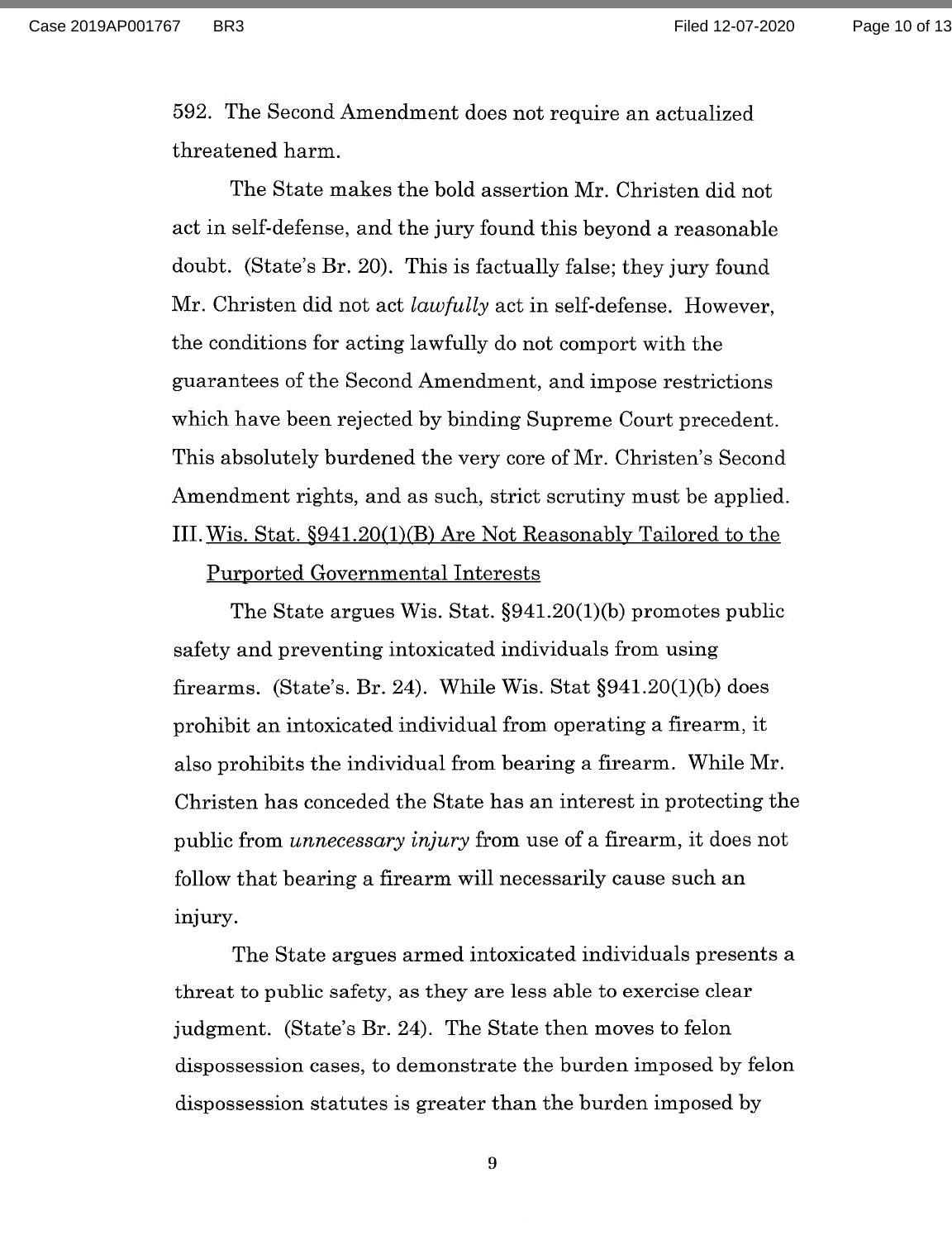Page 11 of 13

Wis. Stat.  $§941.20(1)(b).$ <sup>2</sup> The use of felon dispossession statutes fails to bolster the State's arguments: it presumes the cases are correctly decided, and utterly fails to ddress how the statute at hand is tailored to the government's interests.

The State then shifts its argument to a trio of cases.  $United\ States\ v.\ Yancey$  has been addressed previously and dismissed as inapplicable. United States v. Yancey, 621 F.3d 681, 683 (7th Cir. 2010). The State cites the Ohio Court of Appeals's decision in *State v. Weber*, for the proposition Wis. Stat.  $§941.20(1)$  is narrowly tailored. The Weber Court makes many of the same logical errors the Stat has: it claims the core of the Second Amendment is the right of law-abiding, responsible citizens to use arms in defense of hearth and home, State v. Weber, 132 N.E.3d 1140, ¶21 (Ohio Ct. App. 2019), and the concludes intermediate scrutiny is applicable because many other courts have used it.  $Id. \P 23.$  The opinion in People v. Wilder, makes the same false assumptions, and is devoid of significant legal analysis. People v. Wilder, 861 N.W.2d 645 (Mich. Ct. App. 2014). Additionally, both cases assert the statutes allow for the privilege of self-defense. As noted above, Wisconsin's self-defense laws do not comport with Heller and the Second Amendment.

The State ignores the interest in protecting the public from actual injury is protected by other statutes. See, Wis. Stat

<sup>2</sup> The State fails to provide any connection between the case at hand and felon dispossession cases. Presumably, the connection is to a category of people deemed dangerous by the legislature. However, equating convicted felons to citizens who have consumed legal and socially acceptable intoxicants is a tremendous logical leap.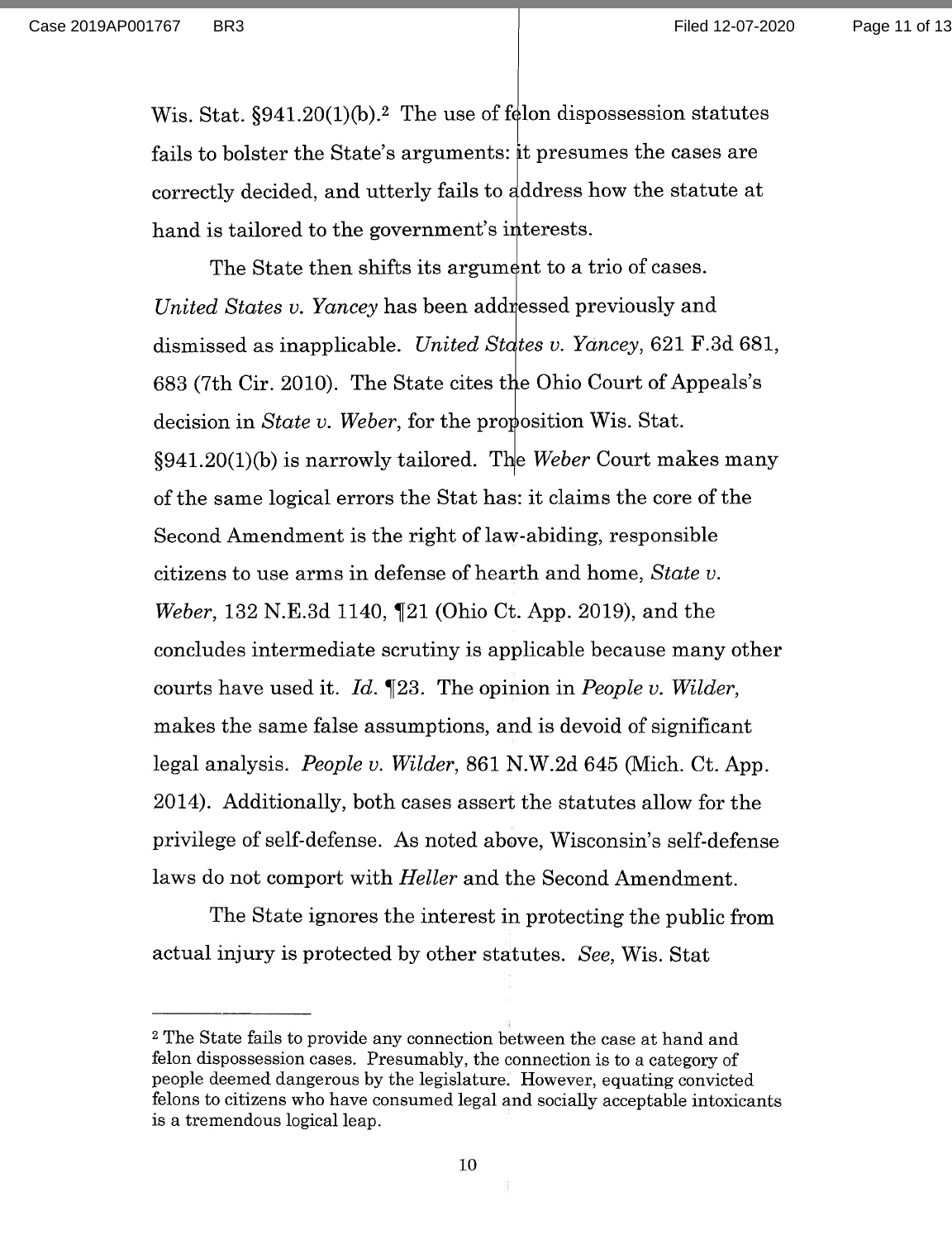Page 12 of 13

§§941.24; 941.20(1)(a). When an intoxicated individual actually exercises less than clear judgment and causes injury or is actually negligent in the operation of a firearm, the State has appropriately tailored statutes to enforce its interests. Bearing a firearm and using a firearm are two separate, but related issues. Wis. Stat. §941.20(1)(b) is overly broad and unnecessarily infringes on the Constitutional Right to bear arms after engaging in a legal and socially acceptable behavior.

#### Conclusion

Mr. Christen respectfully requests this court recognize he was exercising a fundamental right guaranteed to him by the United States Constitution, and vacate his convictions as his conduct on February 2, 2018 is protected by the Second Amendment.

> Dated: Friday, December 4, 2020 Respectfully submitted,

Steven Roy Attorney for the Defendant Wisconsin State Bar No. 1115155 1310 O'Keeffe Ave. #315 Sun Prairie, WI 53590 608.571.4732 Steven@stevenroylaw.com